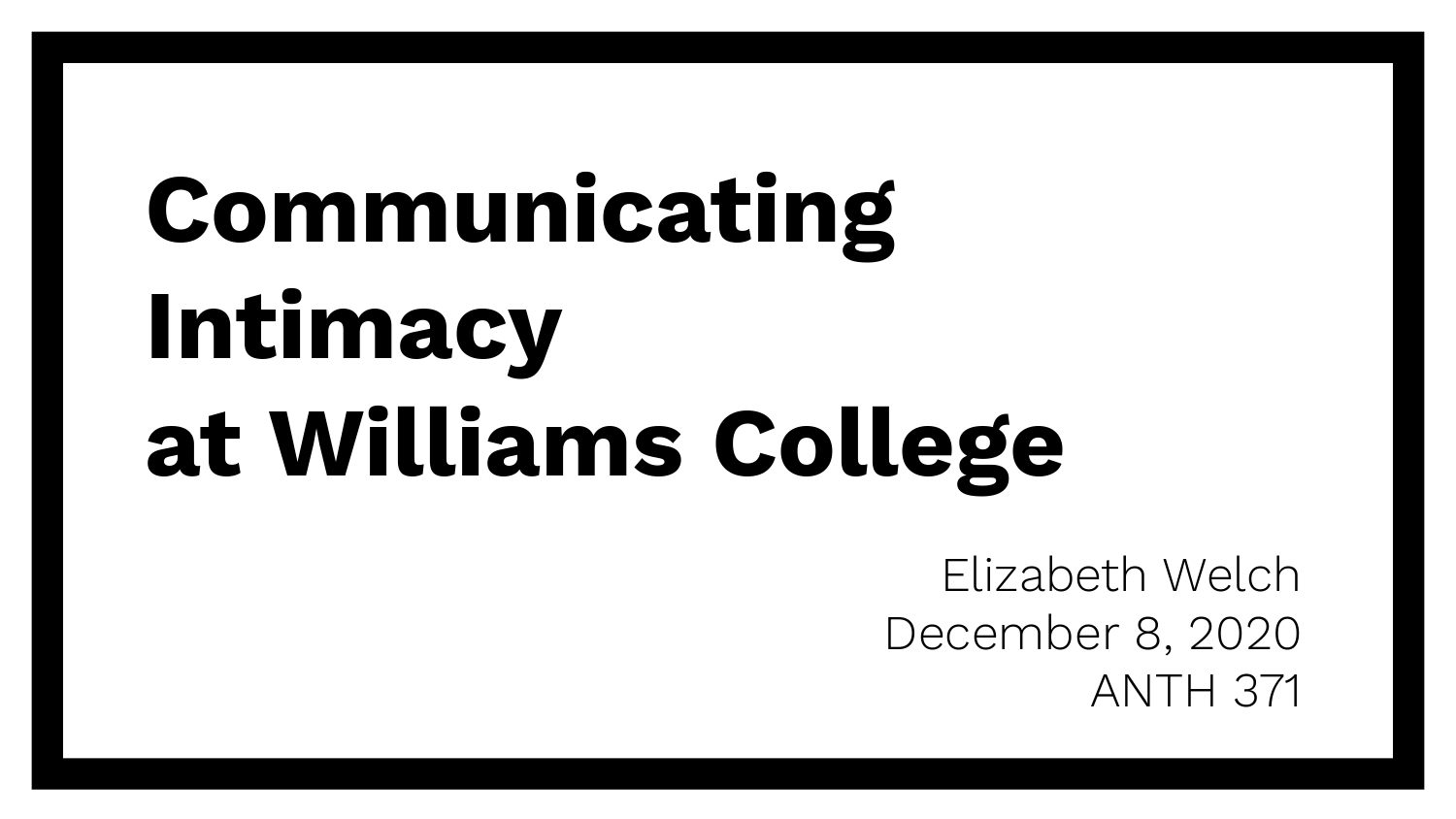### **Research Questions**

- $\rightarrow$  How do female students **communicate intimacy**?
- ➔ What **social pressures** shape our intimate landscape?
- ➔ Is **sexual and romantic satisfaction** possible on campus?

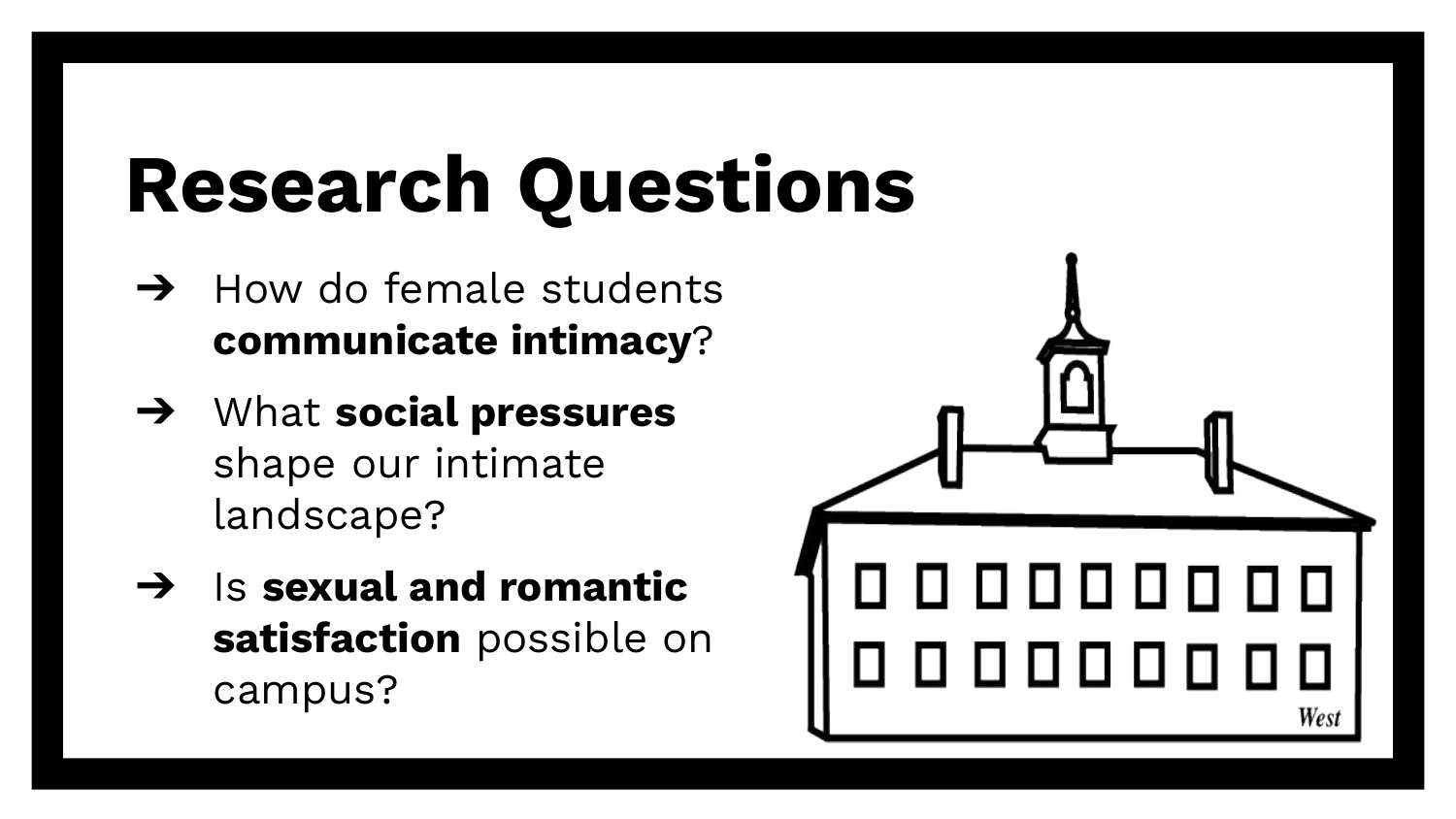

(**Knight, 2014.)**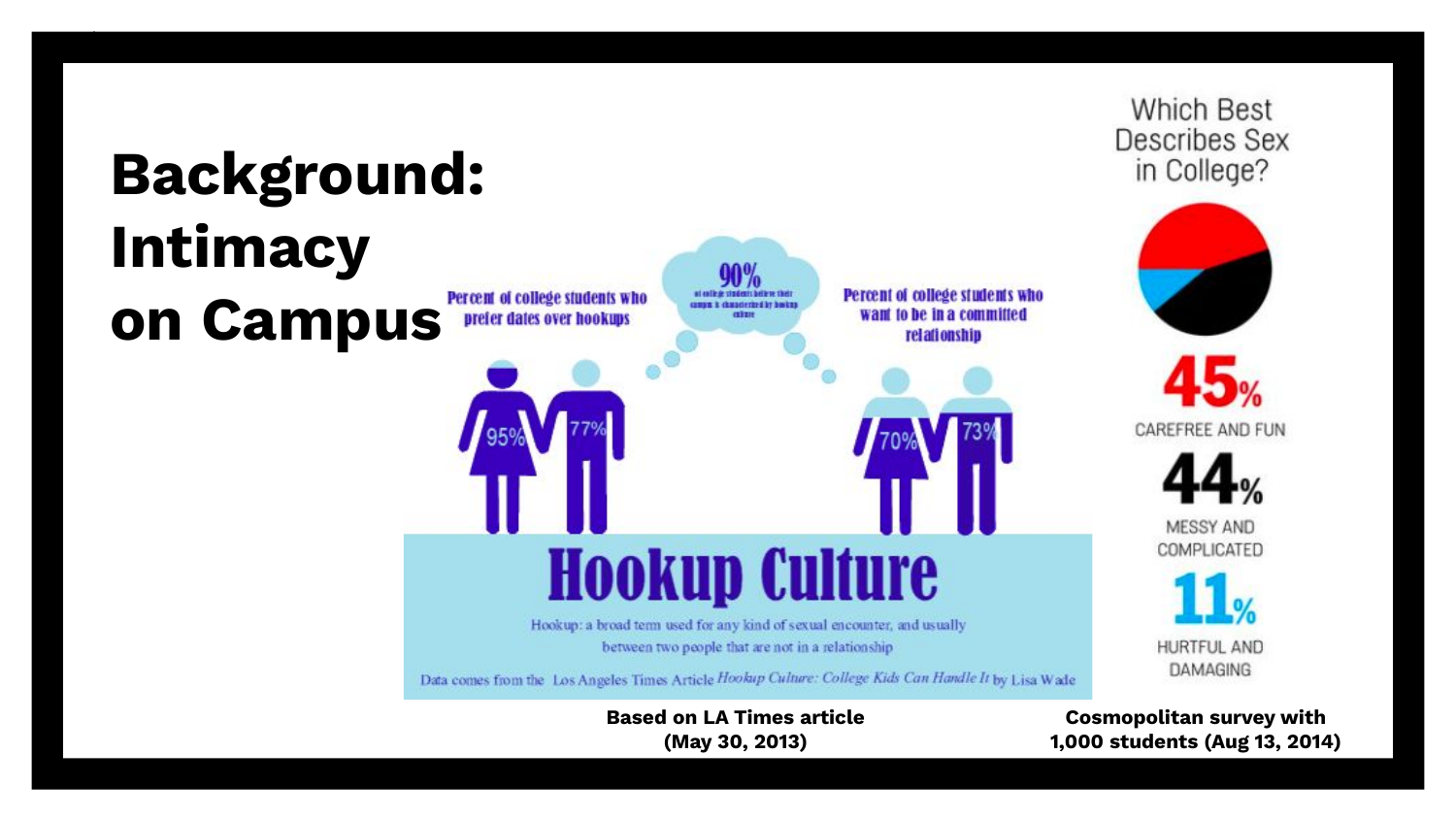#### **Background: Communicative Behaviors**

#### **"FWBR**

**(friends with benefits relationship) contains…**

- $\rightarrow$  Rules of constancy ('this is all this is')
- ➔ Rules against relational progression ('don't get attached')
- ➔ Rules of impermanence ('this works for right now')"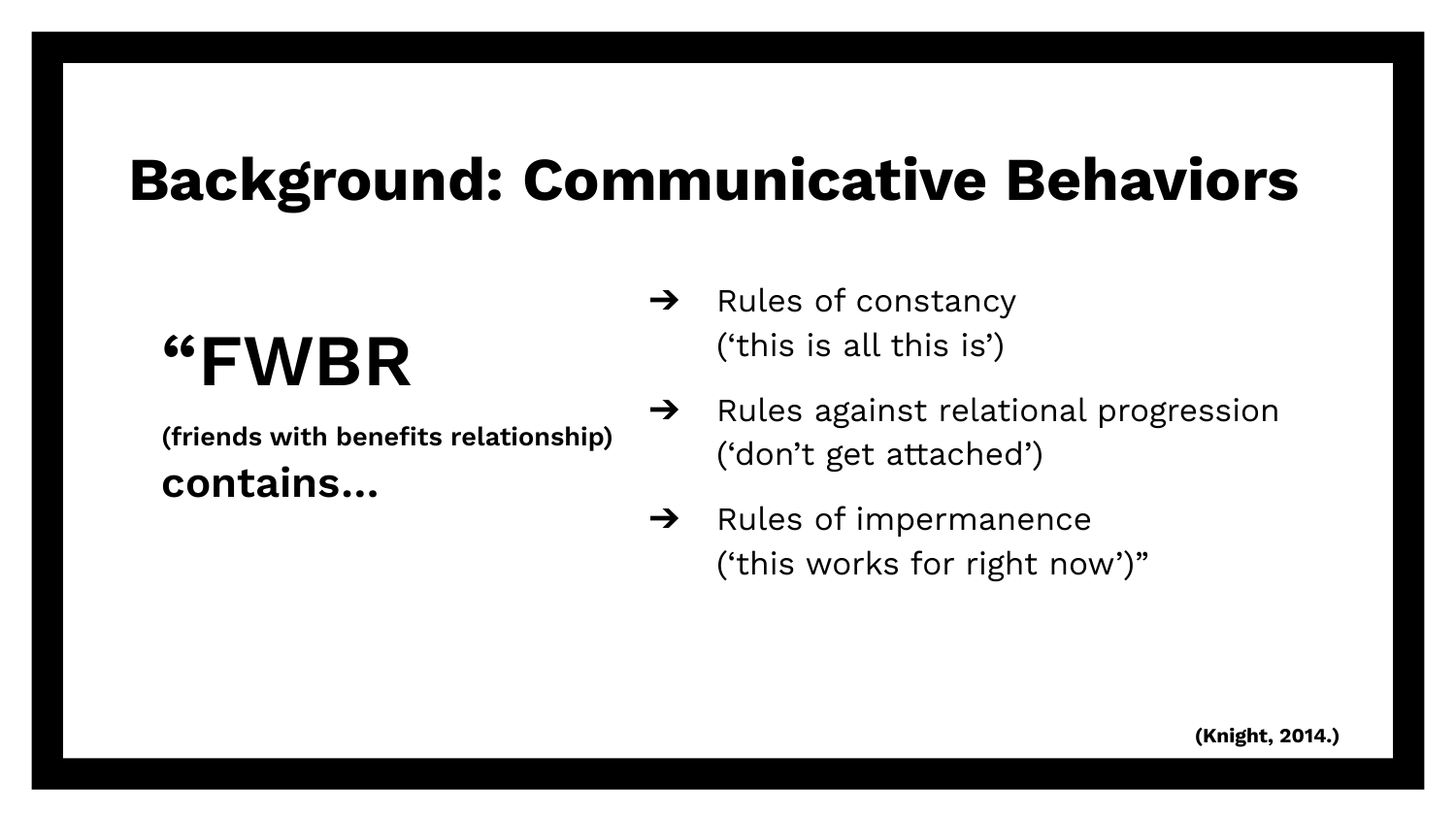

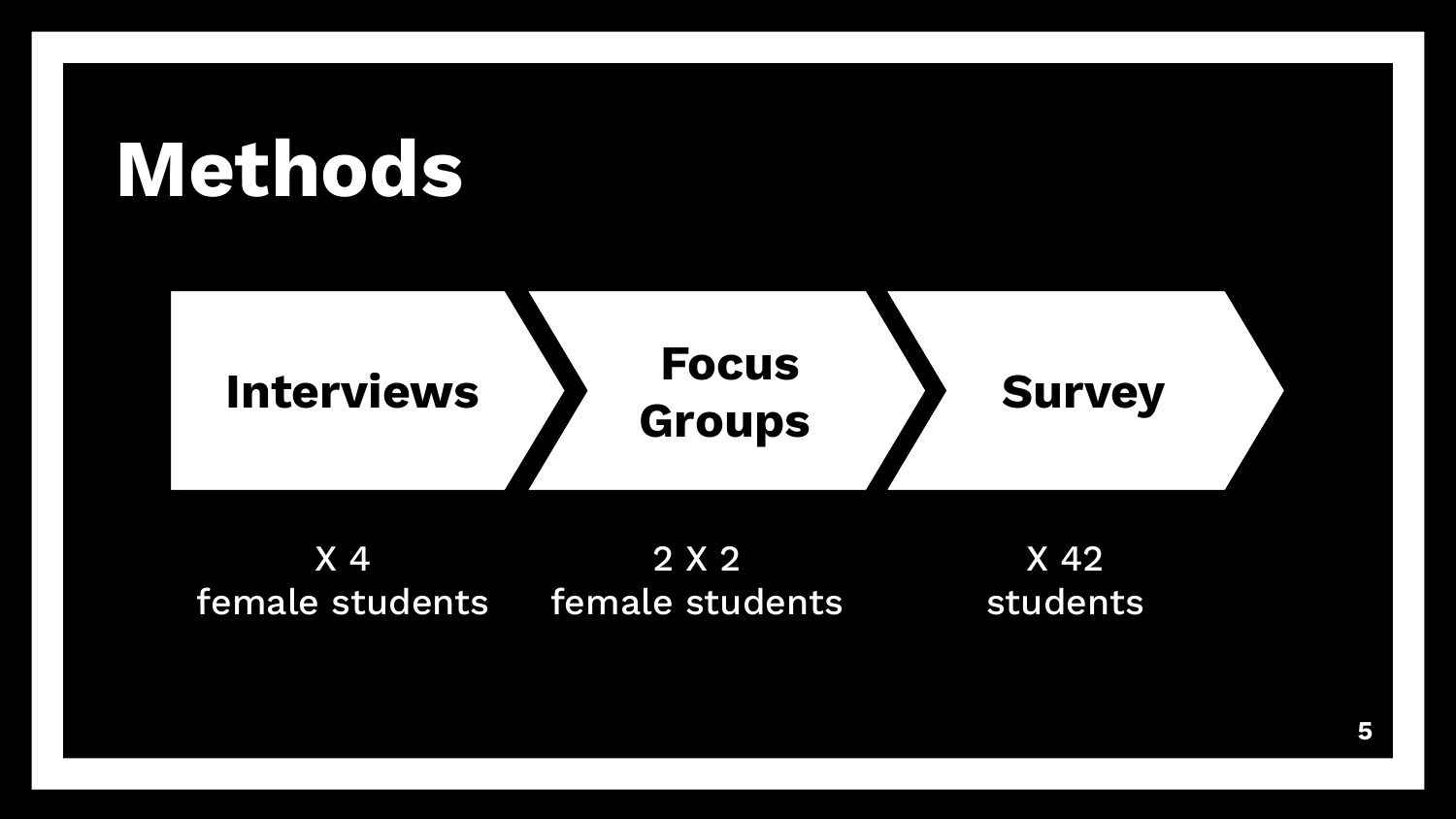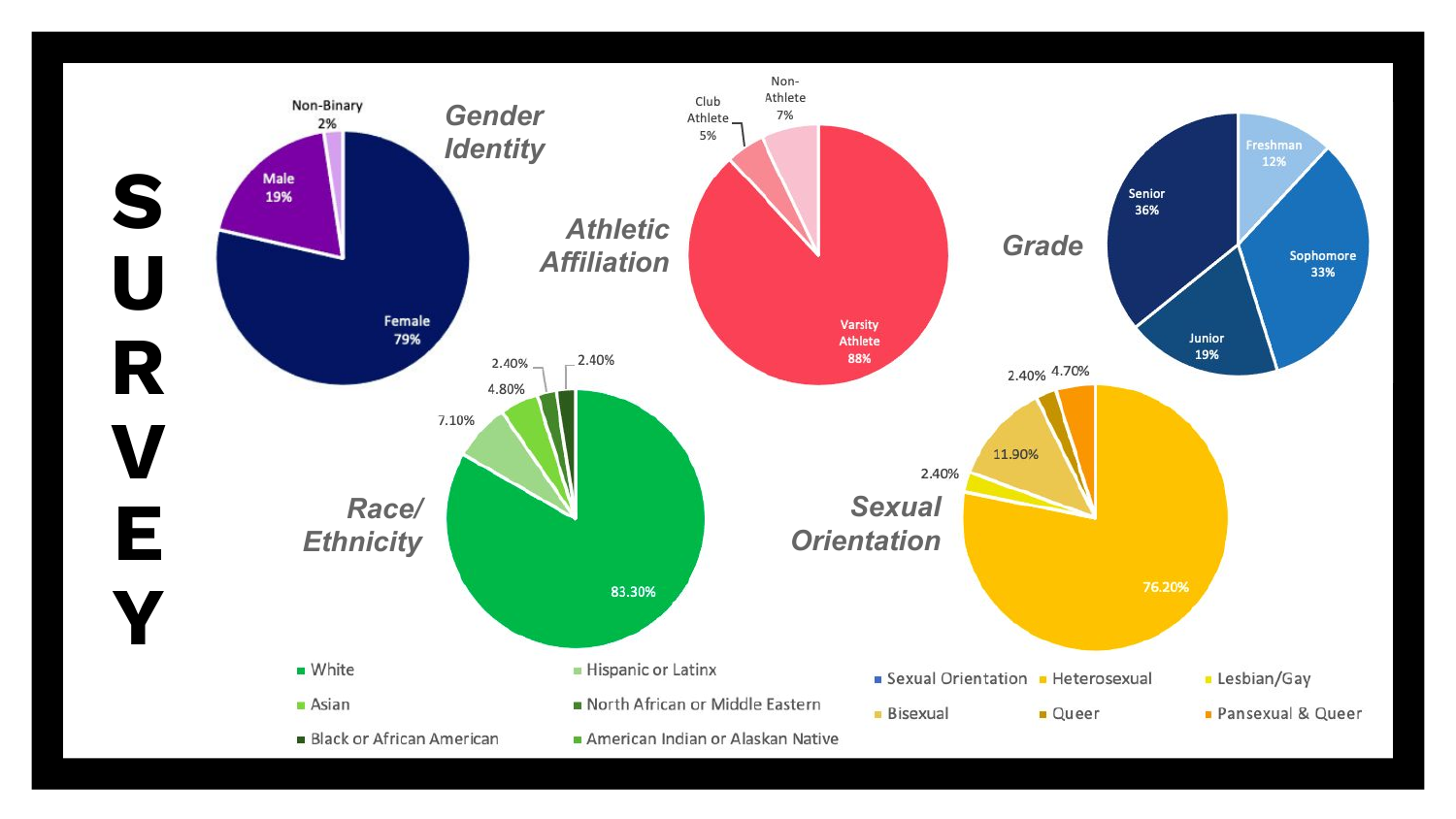#### **Overall Experience with Intimacy 1.**

**23** Romantic Intimacy

Sexual Intimacy

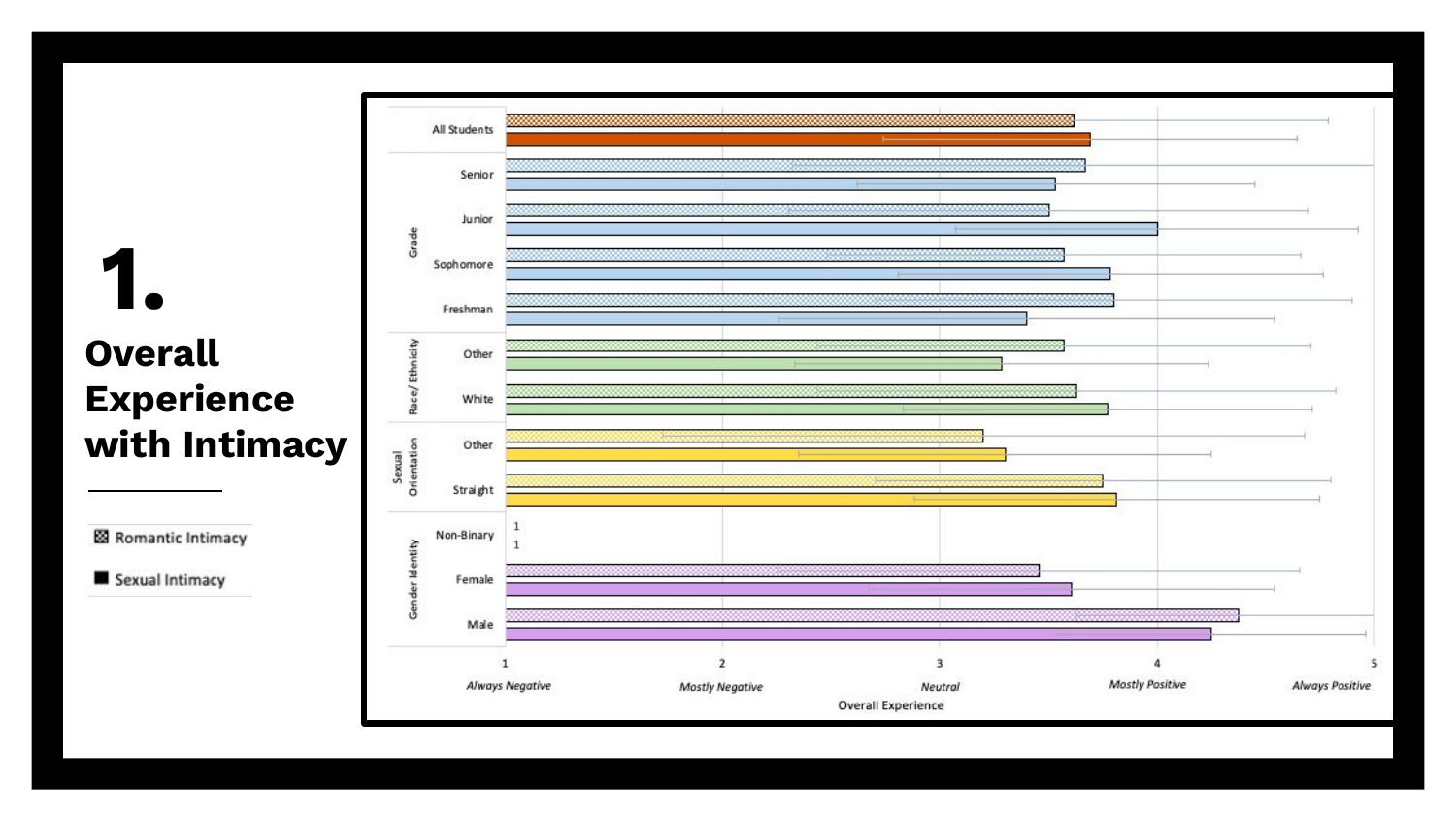

#### **Interviews & Focus Groups**

Let's start with these female voices.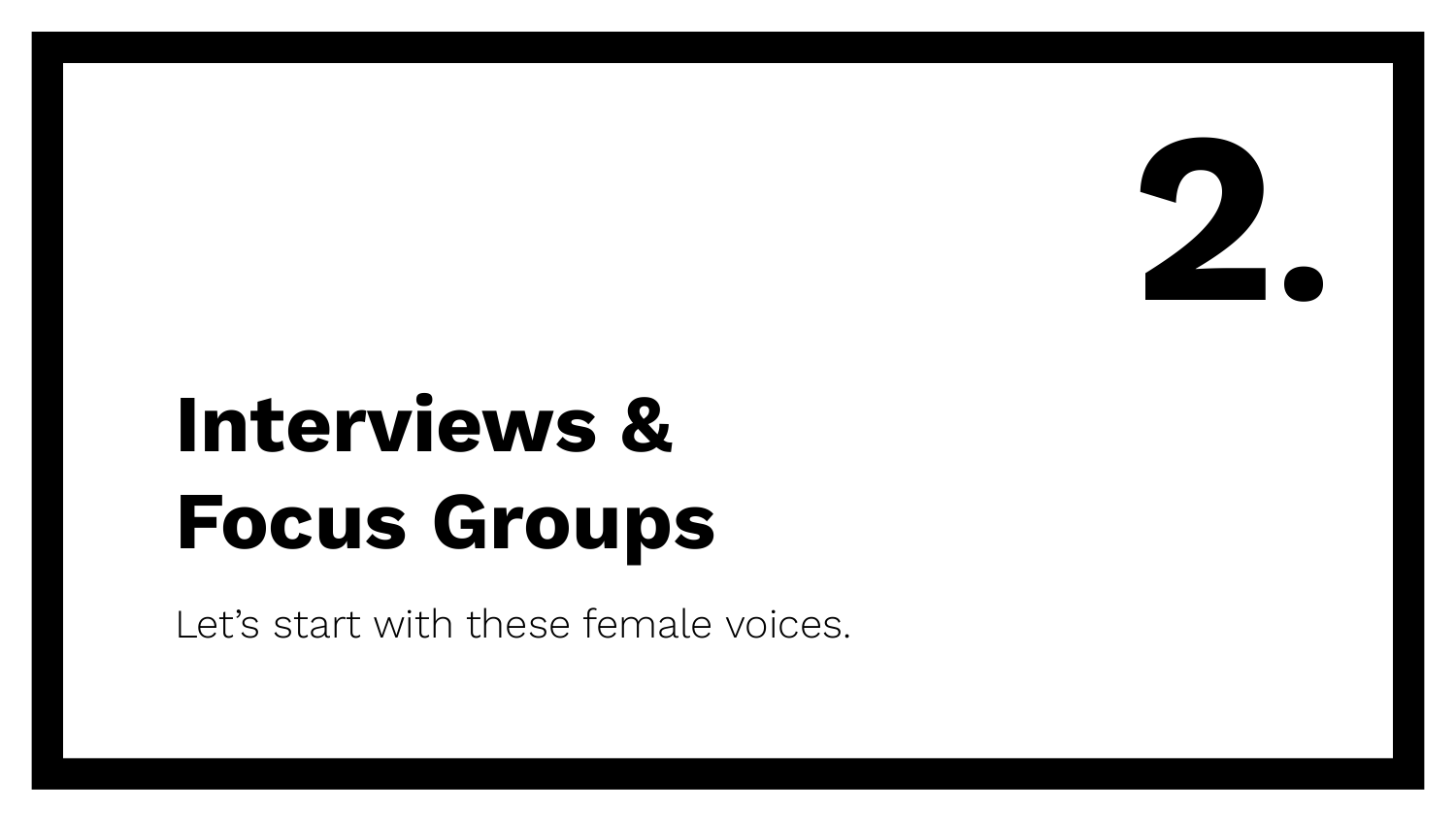#### **2,025 2,025 2,025 2,025 students a small & shrinking pool**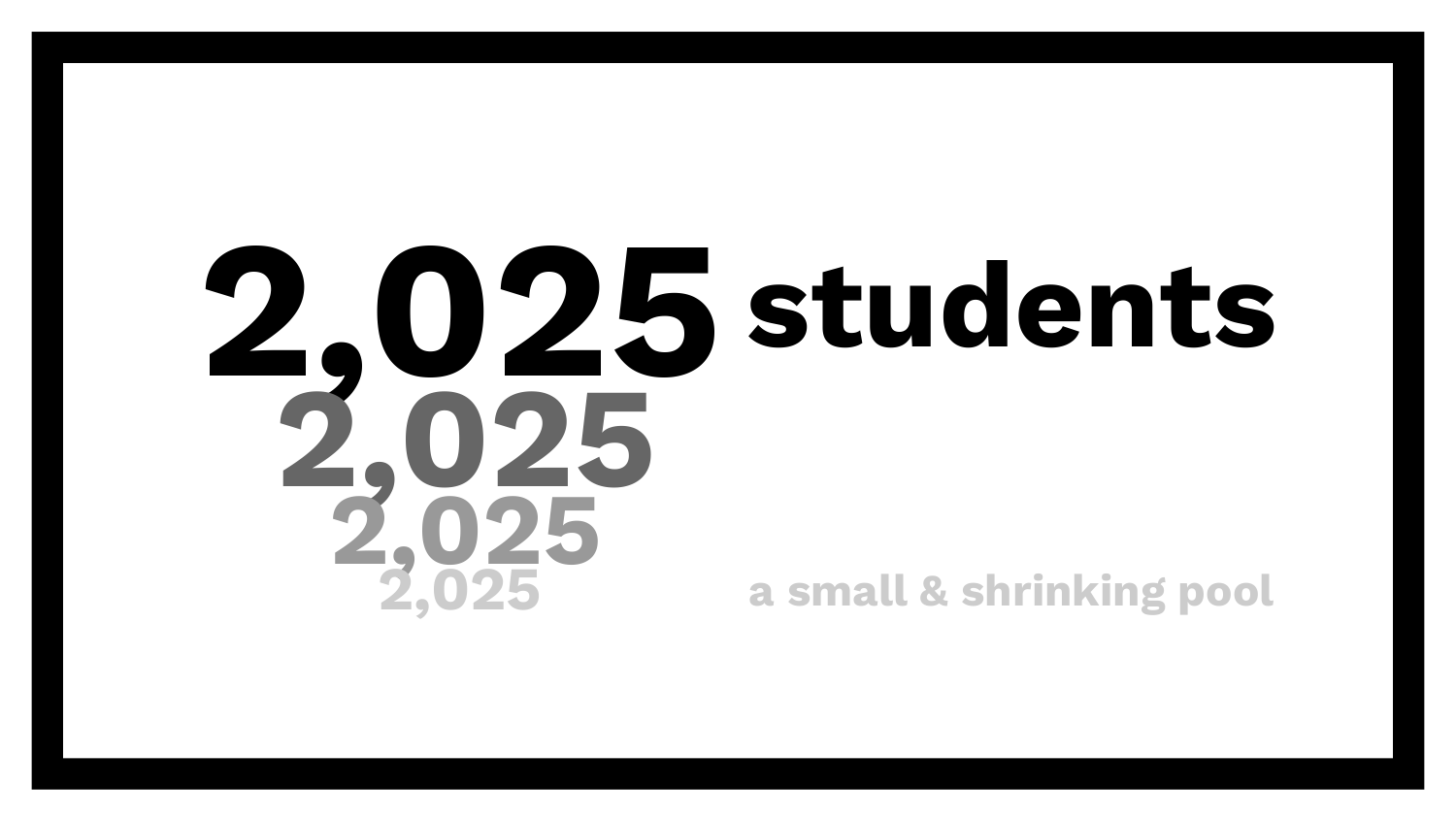# $66$

*I feel at parties, if it were a bigger school, you could just flirt with whoever and nobody would care. You wouldn't really have any consequence of that. But here, it's more noticed, and you will see them sober later.*

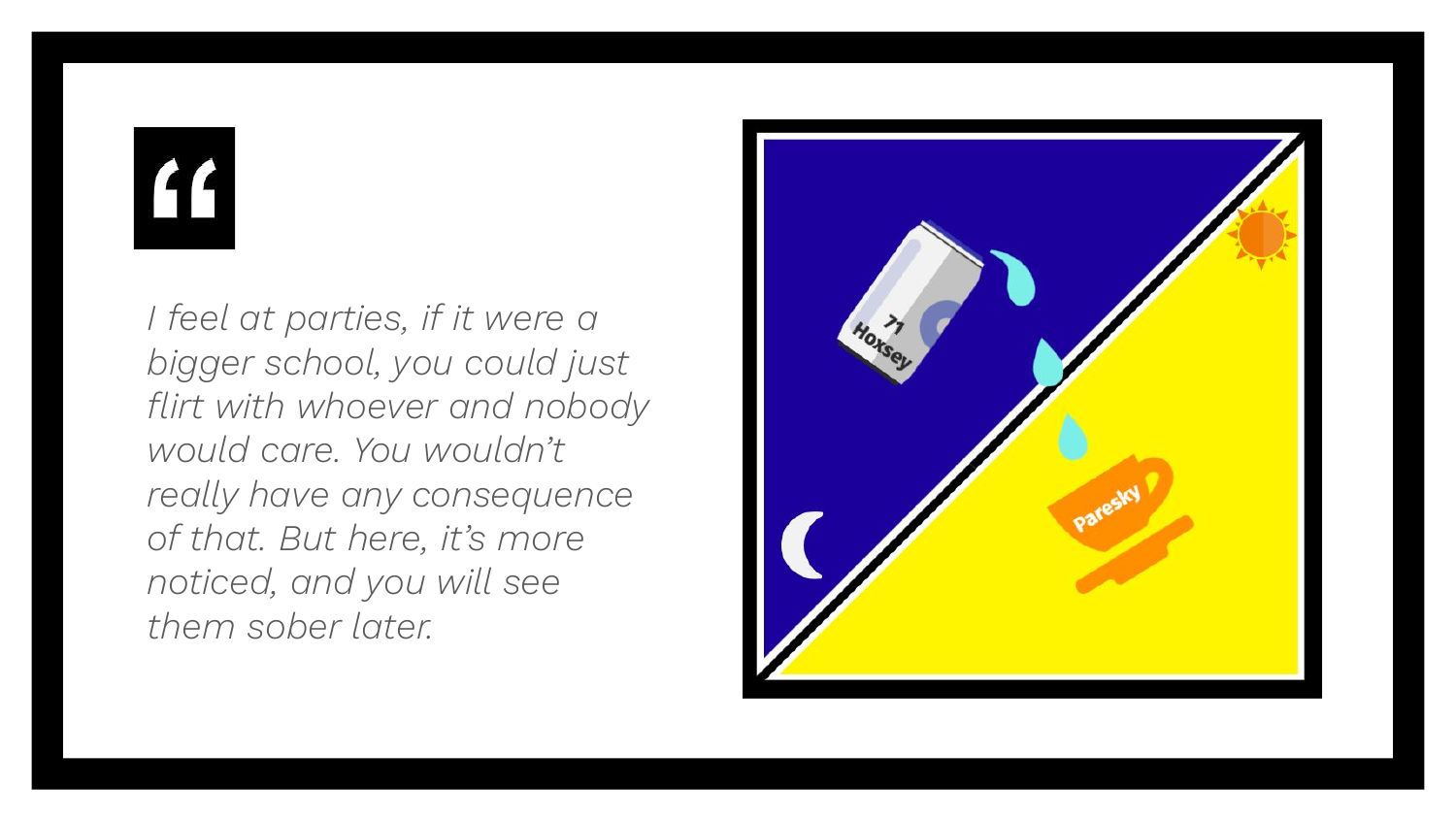# $66$

*I feel at parties, if it were a bigger school, you could just flirt with whoever and nobody would care. You wouldn't really have any consequence of that. But here, it's more noticed, and you will see them sober later.* **52.4% 26.2%**



Most of my intimate encounters have been initiated when both people are: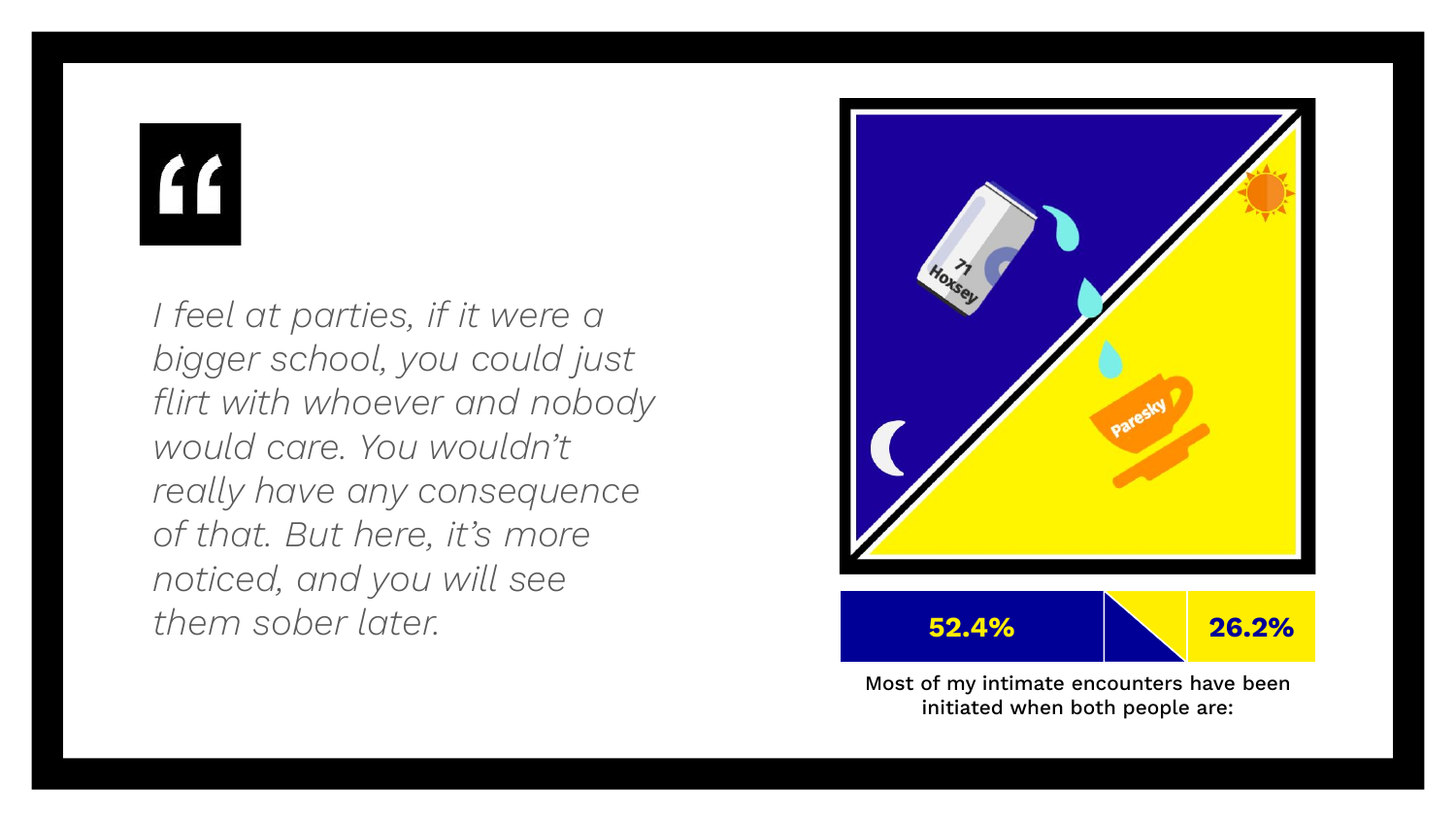## **Tendency towards sustained intimacy**

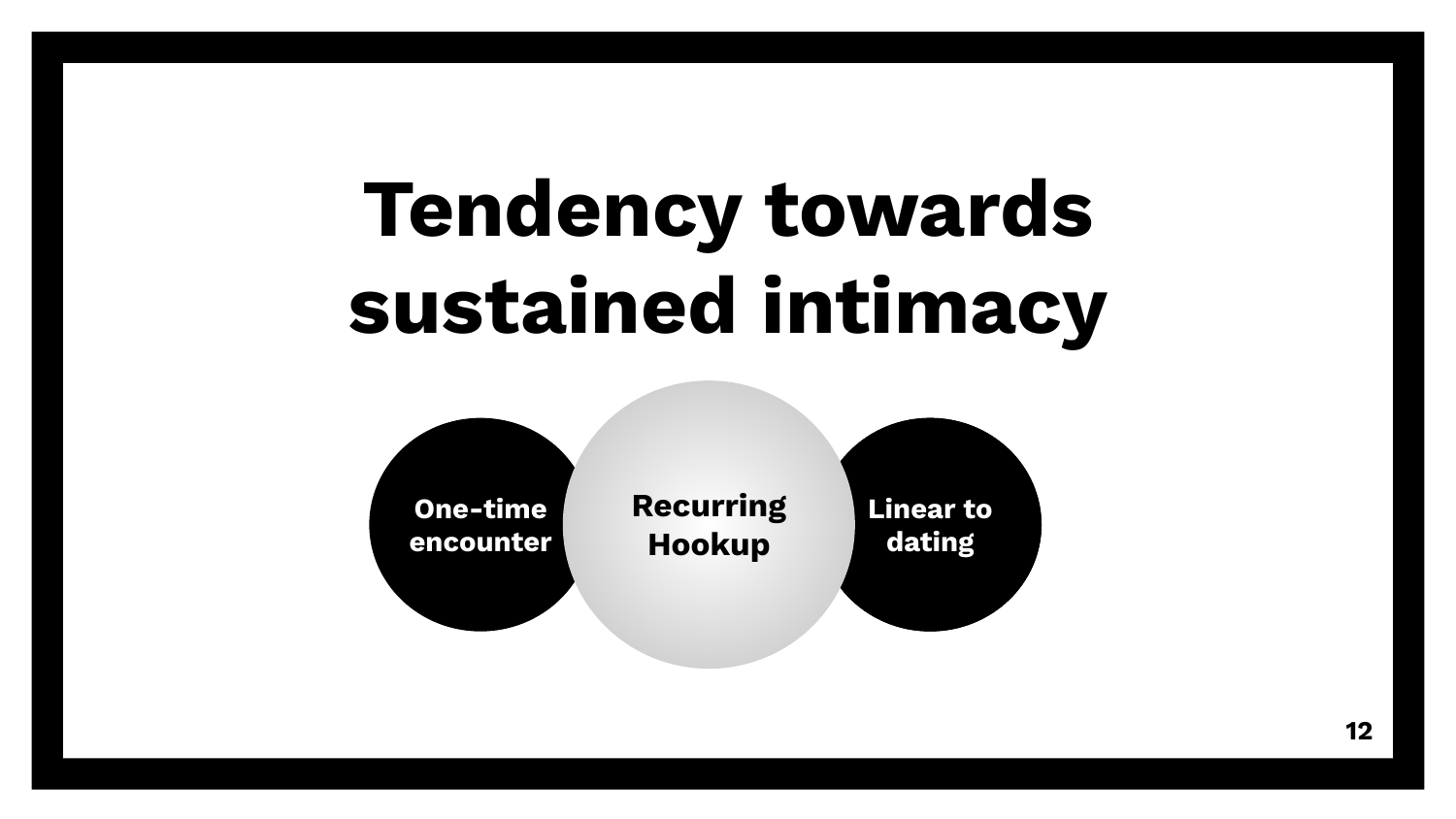**Over-Attached**

**Crazy**

**Obsessive**

**Psycho**

**Annoying**

## **Clingy Difficulties with relational talk**

*I think it's definitely the whole, 'I don't want to be that girl,' thing. I didn't want to seem like the one pushing everything.*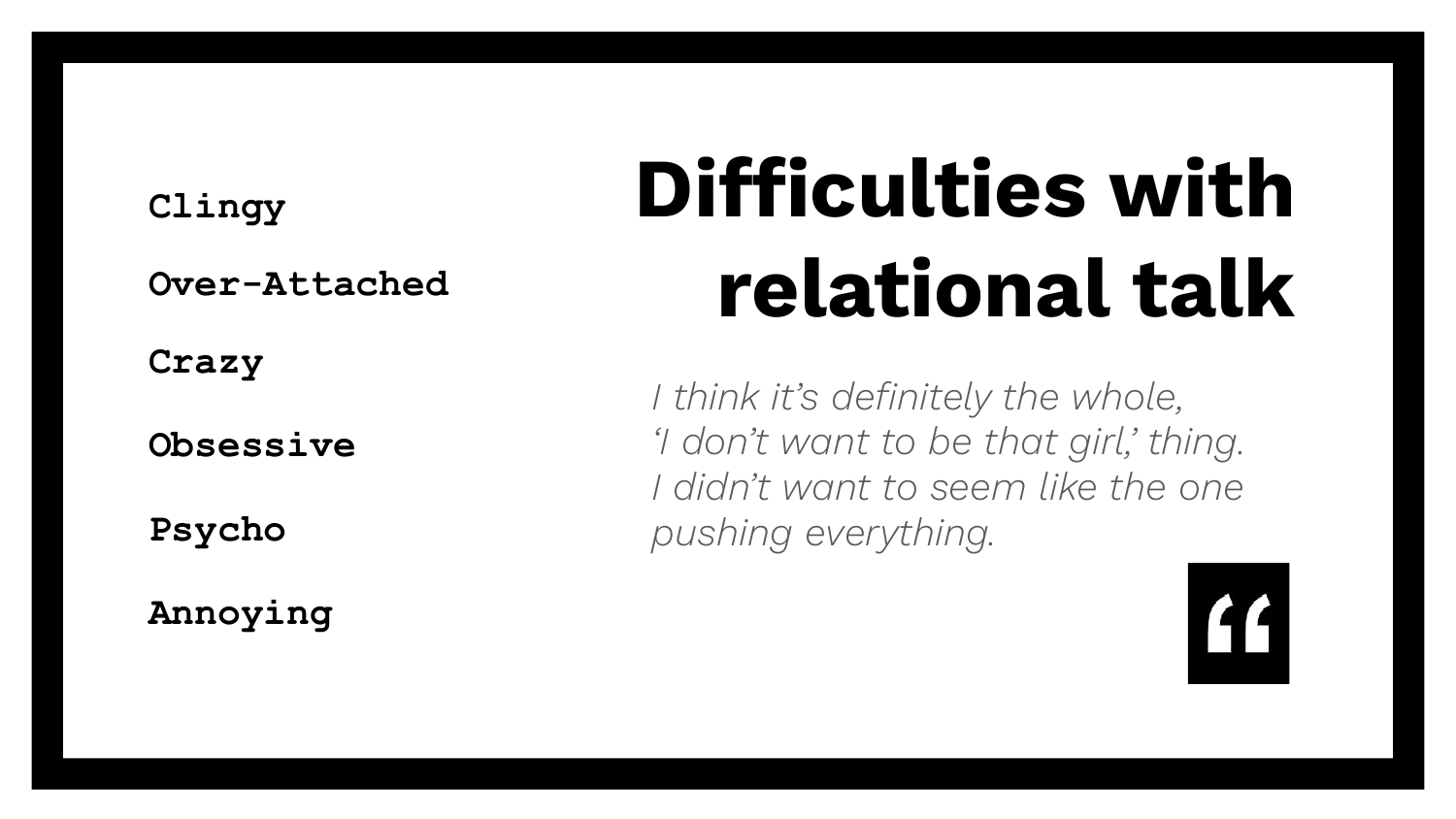

## **Survey Respondents**

Let's add male voices to this landscape of intimacy.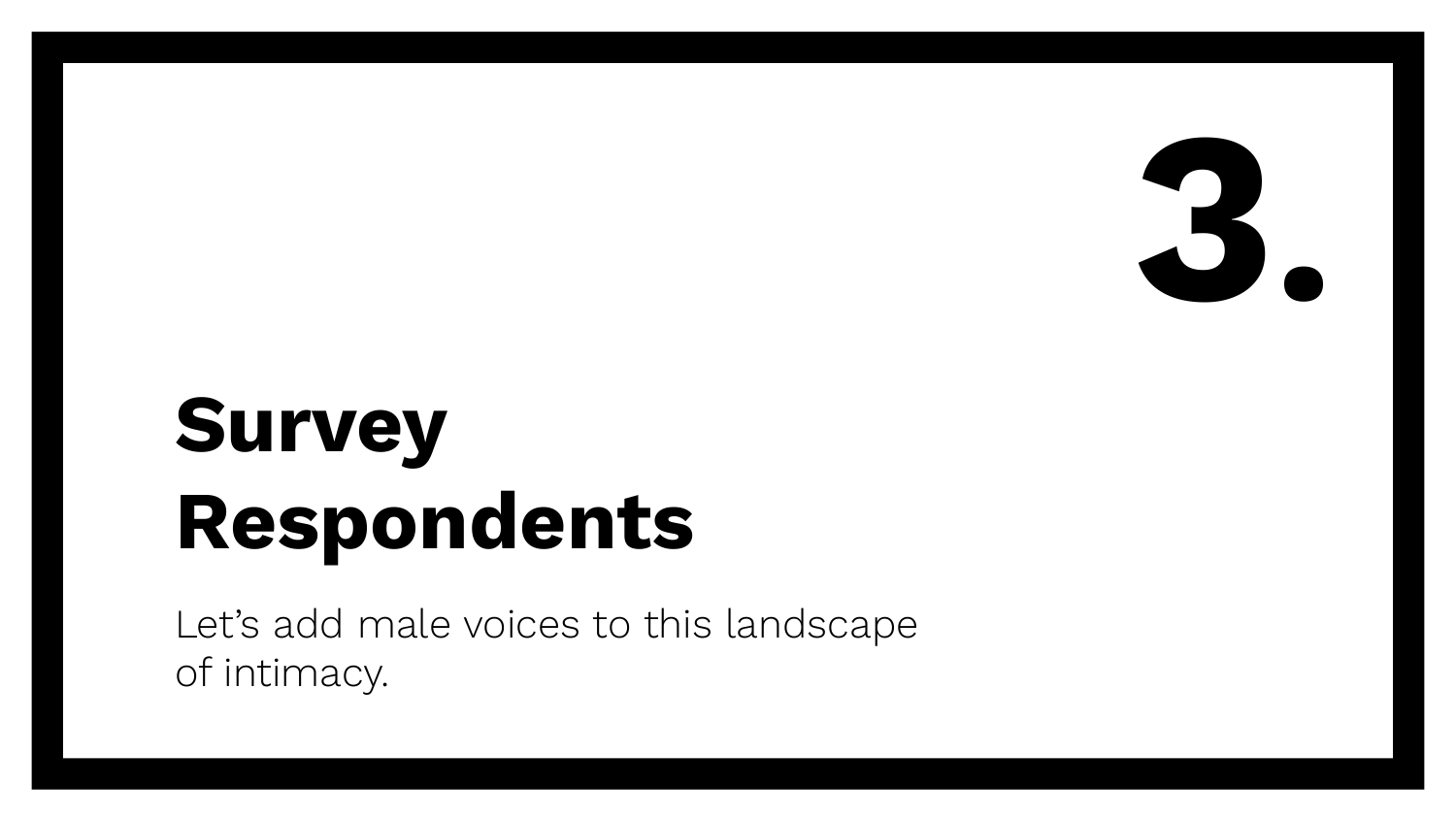## **BALANCING INTEREST**

Based on a survey with 33 female and 8 male students at Williams College about their communicative behaviors and experiences with intimacy on campus.

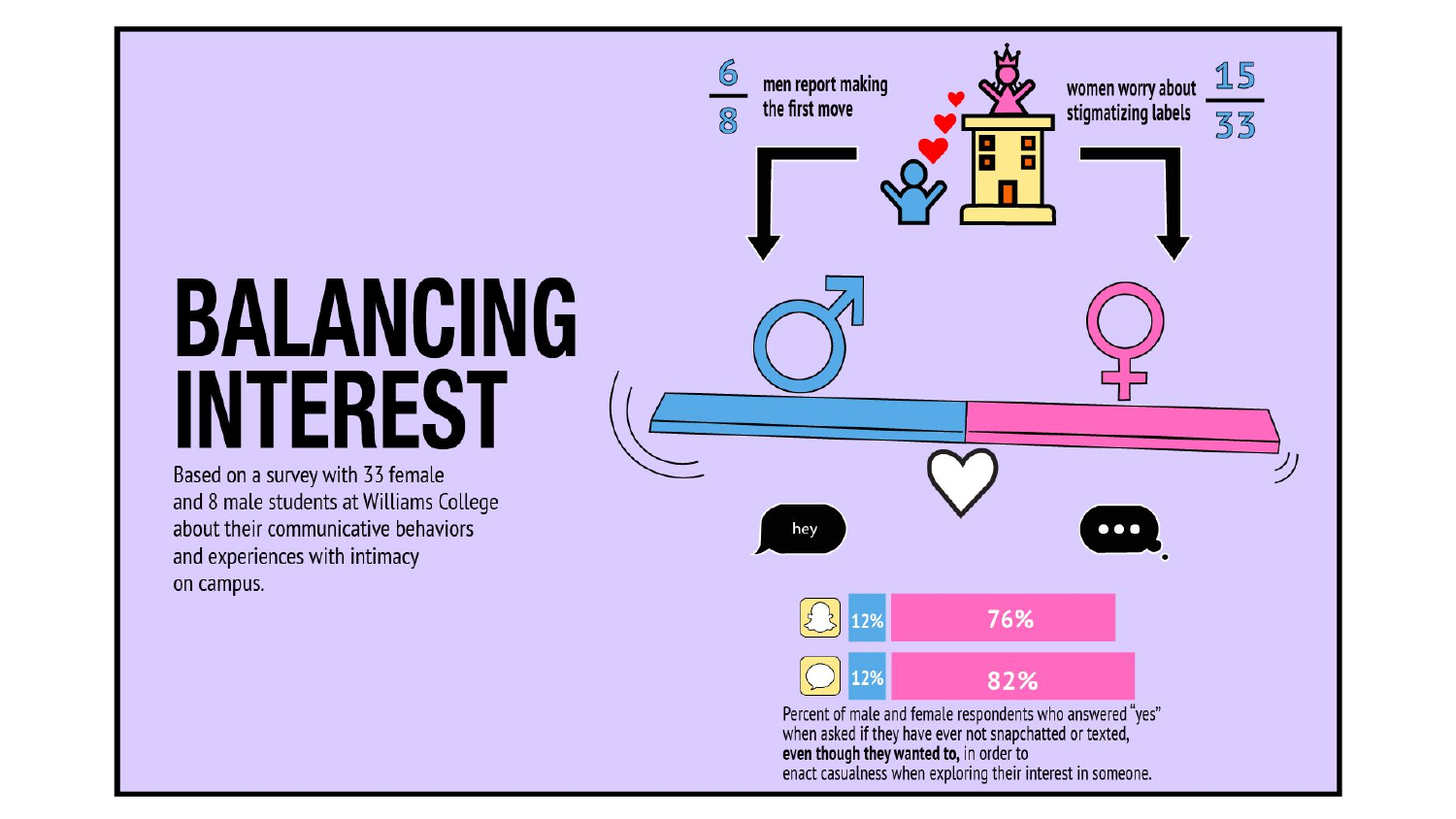#### **This COVID Semester**

Have you had to be more intentional about socializing?

How would you assess the opportunities for sexual/romantic intimacy?



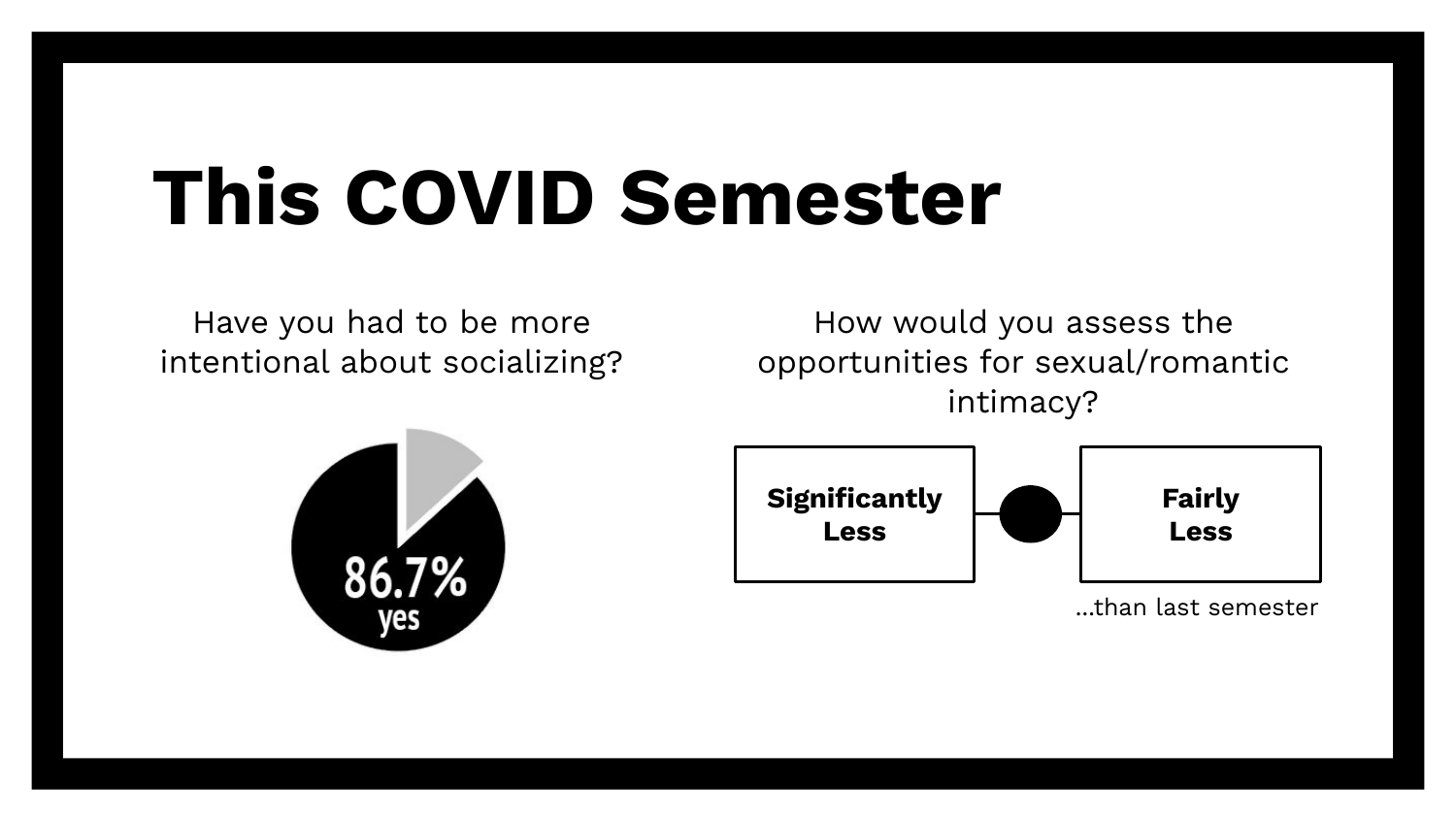# **Conclusions**

- ➔ Female and male participants operate on unequal intimate landscapes
- ➔ Direct communication may be vital to sexual and romantic satisfaction
- ➔ Initiating cycles of direct initiation may help undo social norms that decrease opportunities for intimacy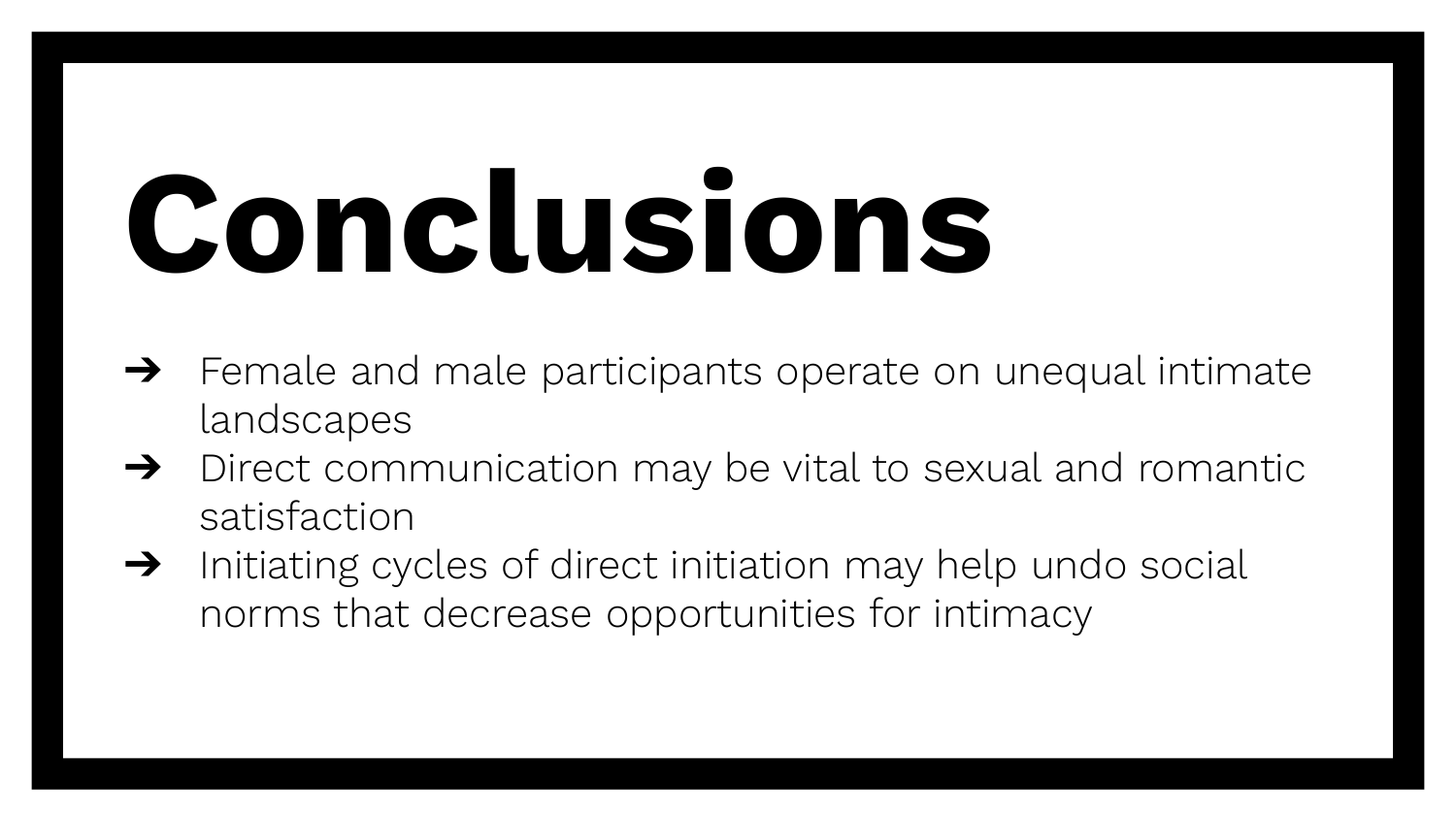# **Future Directions**

- $\rightarrow$  More male voices
- ➔ Non-athlete social scene
- ➔ Minority experiences with intimacy